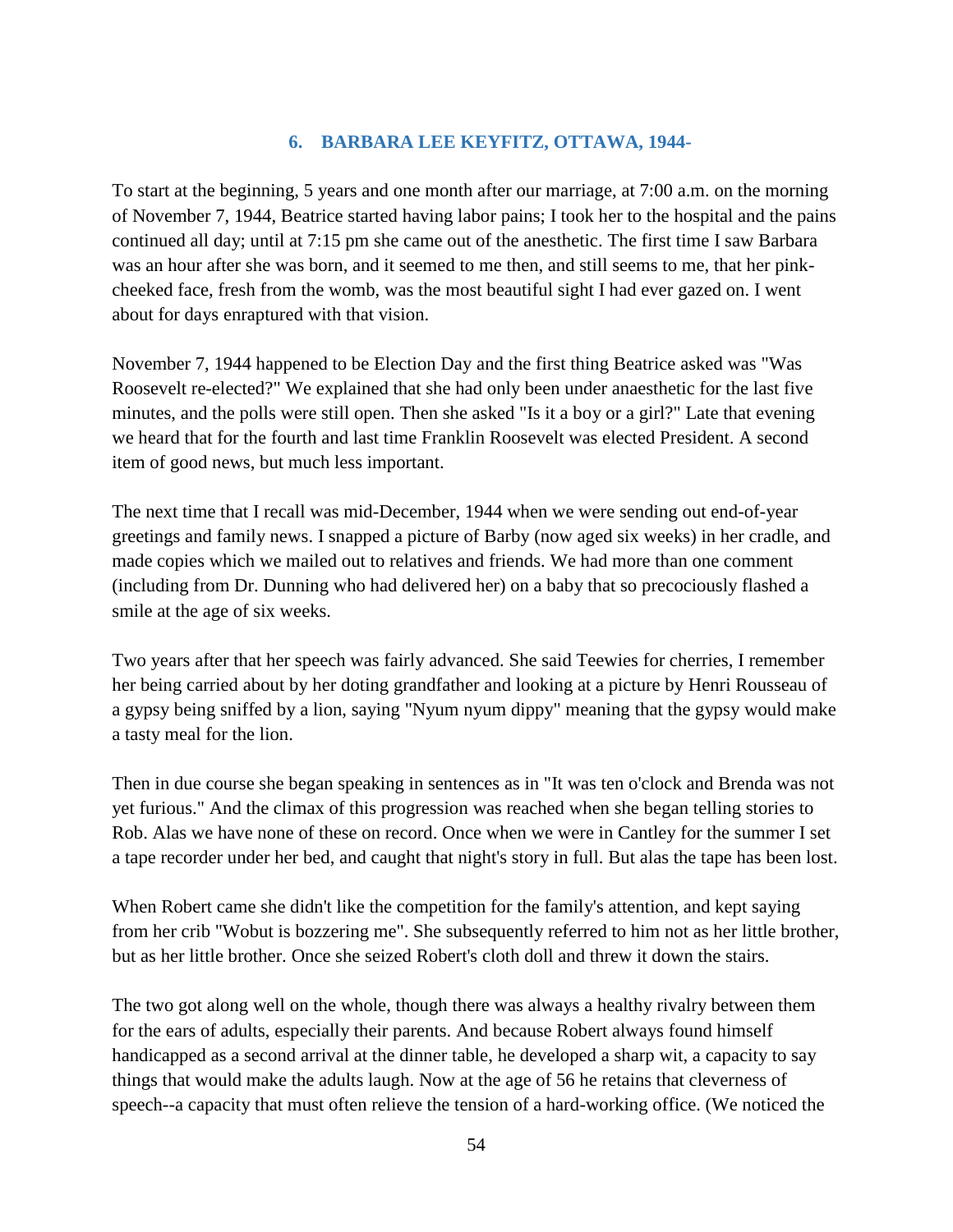same thing in the children of Antonio Golini, two boys of whom the younger was the witty talker, the older more silent.)

Both children were precocious readers. That was following their mother, who in turn closely resembles her mother. If there was a corn flakes box on the table neither one could take their eyes off the text on it.

This high value set on text must go back many generations; Jews have always been people of the Book. The Bible is as deeply symbolic to Jews as the Cross is to Christians. And in a secular age attention shifts from the bible to any worthwhile book.

Barby was always very decisive: she knew from the start that mathematics was the most difficult subject in the curriculum and so it was the one she wanted. She never deviated from that path, following math in high school, in college, in graduate school.

An incident in her third year at the University of Toronto gives the picture. There is an annual Putnam Competition for the whole continent and winning it is not only an honor in itself but gives access to the best graduate schools. The University of Toronto, like all other colleges, had the right to present a team of three students, which it did. They did not include Barby. She looked into the rules and found that she could enter as an individual, independently of the University. She entered and placed higher than two of the three members of the team. The story is on a plaque at the U. of T. to this day. It is no credit to a Department that did not believe a woman could make it.

Barbara's ability and determination showed up again at a later stage. She applied for graduate training at the Courant Institute at New York University, and was admitted and awarded an assistantship to support her. But other students, who seemed less able, were given fellowships, with no obligation to teach. She buttonholed the great mathematician Richard Courant (1888- 1972) himself, Director of the Institute, told him her story, and asked for a fellowship. Courant answered that if she did well in the first semester, she would have it. She did.

Once she had her doctorate Barbara was appointed Assistant Professor at Columbia, then at Princeton. At Princeton she met a fellow teacher, Terry Quinn, and in due course they fell in love and were married.

I went for a walk with Terry and identified him as one of those people who get their pleasure out of tearing down others, especially the person with whom they are talking at the moment. This destroyer type is not all that uncommon in our society. My sister Amy married one. I said little, figuring that Barby would be able to dominate Terry. I was wrong.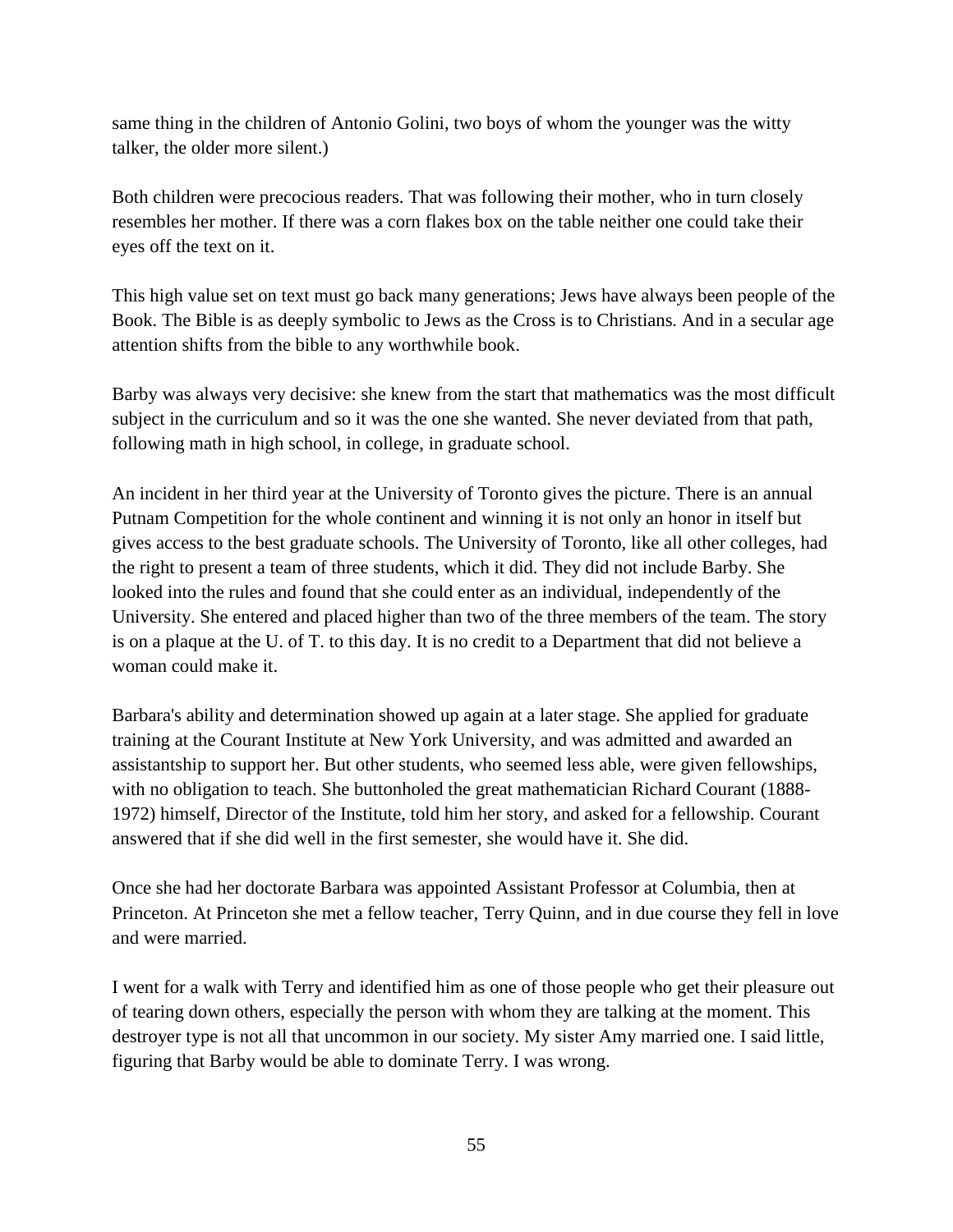We put on a fine wedding. I was at the University of California at the time, and since that would be too far for most of the guests we had in mind, I arranged for the ceremony to take place at the Ritz Carleton hotel in Montreal. We paid the travel of the groom and his family and put up a number of other guests at the hotel, engaged Rabbi Stern, who was the Rabbi at the Temple Emanual where I had gone to Sunday School and who confirmed, me, to conduct the ceremony. Everything went well. Terry's father made a speech saying what an honor it was to be related to our distinguished family. That Terry was not Jewish did not seem a burden for the happy pair to carry.

Barbara's marriage started well, but three or four years into it dark shadows appeared. I had joined Harvard, and was about to spend a summer teaching at the University of Michigan in Ann Arbor. We were driving from Cambridge to take up the post and there were four of us in the car-- Beatrice and Barbara in front, Hertha Georg, our friend from Frankfurt, and myself in the rear. And Barbara was full of the sad story of the breakup. Apparently Terry had found a young lady (or she had found him) and was leaving Barbara for good. It was all over with her marriage. She talked about it all the way to Ann Arbor, then for another three weeks. After that she said "I am not going to live this way", changed her name from Quinn back to Keyfitz, and not once since has she ever mentioned Terry.

A friend of ours responded to exactly the same problem--of being left by her husband for a woman he found more attractive--some twenty years ago. And she still lives with that memory day by day. She retains the name of the former husband, and still refers to him every now and again.

Barbara lived singly, dated a number of young men, then met Martin Golubitsky, and they saw from the start that they are just right for each other. Instead of destroying, he is constructive, a constant support in mathematics and in everything else. With him she has found some degree of fame. She is apparently not as original and imaginative a mathematician as Marty, but she is better at organizing. She has been considered for a Deanship at one or two major universities, but the difficulty is that institutions are usually trying to fill one spot at a time. So it looks as though the pair will continue to live in Houston, fourth largest city in the U.S. and next only to New York and San Francisco in its cultural attractions.

Meanwhile the Golubitsky's have two wonderful children. We are lucky that one, Elizabeth, lived for over three years right here in Cambridge. She is a computer professional, but that is the least of the reasons why we were glad she was here. She has a charming presence, a great sense of humor, is knowledgeable in science. Perhaps these qualities have some relation to her having studied at Swarthmore. She still feels close to Swarthmore and has often gone there to attend one event or another.